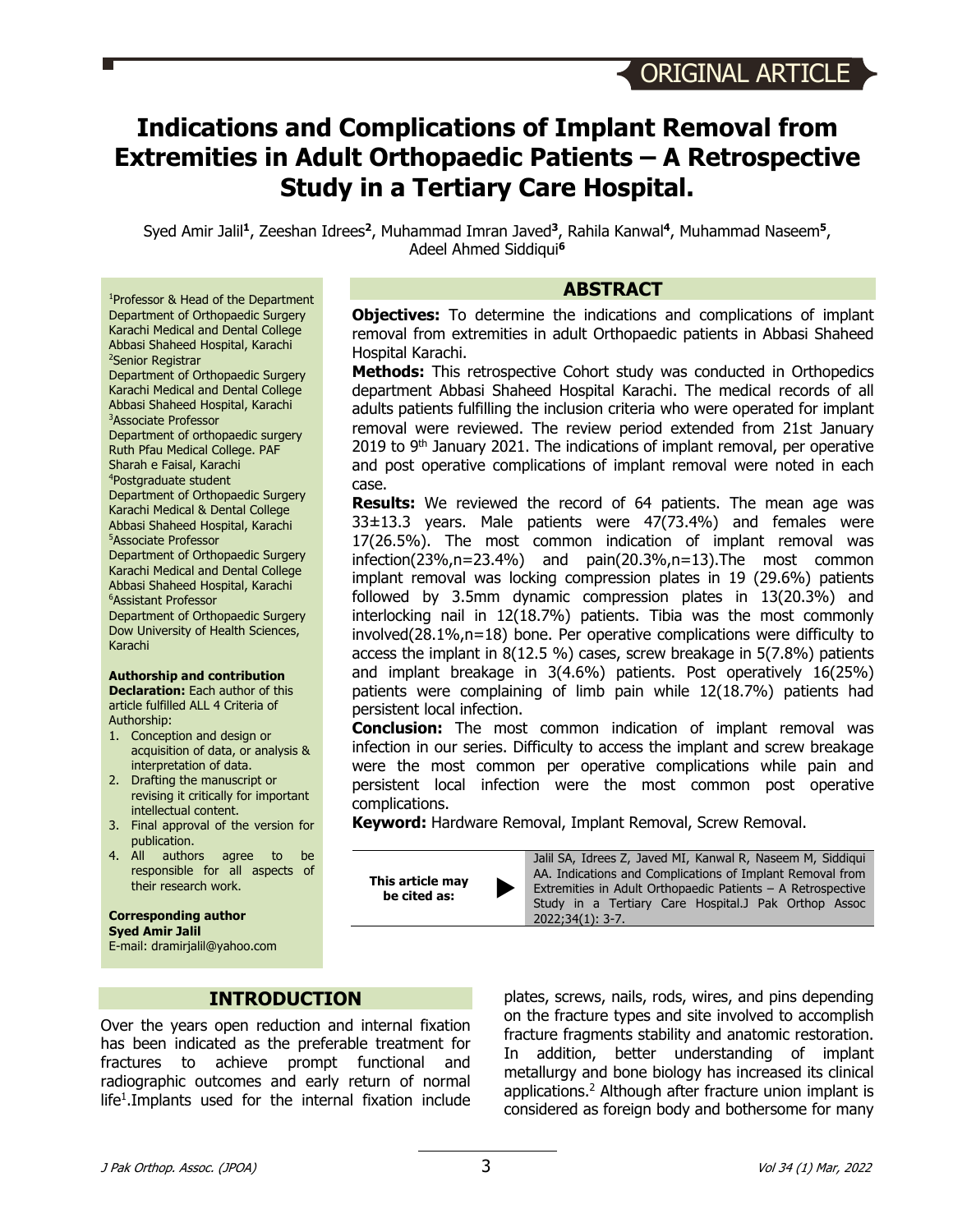individuals, yet the literature failed to establish any significant guidelines or consensus regarding advantages and drawbacks of implant removal.<sup>1</sup> Indications for implant removal differ according to the age and general condition of the patient, as well as the location of the implant. The most widely used biomaterial in orthopedics implant are stainless steel and titanium alloys. Some studies considered stainless steel as apparently toxic, allergic and carcinogenic yet none of these adverse effects have been so far proven and made a clear indication of implant in the literature. The most common indications of implant removal are pain, discomfort around surgical site, osteomyelitis, broken implant, non-union, soft tissue irritation and patient's demand. <sup>3</sup> Although there may be some benefits of implant removal like good functional outcome and pain relief but surgical procedures can be problematic and may result in complications and more devastating consequences like neurovascular injuries and re-fractures. <sup>4</sup> In pediatric population however, implant removal should be considered individually because it may disrupt normal growth pattern.<sup>5</sup> Although implant removal represents one of the most common orthopedics procedures accounting for up to 29% of all elective surgeries, $3$  there is still a significant gap among surgeons practices regarding the routine removal of implants. We therefore reviewed our data of implant removal retrospectively to determine the indications and complications of implant removal from extremities in adult Orthopaedic patients.

#### **METHODS**

We conducted this retrospective Cohort study in Orthopedics department Abbasi Shaheed Hospital Karachi. The study was approved by the Ethical Committee of our hospital. The medical record of all adults patients of both gender who were operated for implant removal after union during the period extending from 21st January 2019 to  $9<sup>th</sup>$  January 2021 were included. Patients with incomplete record or follow up and those with joint prosthesis, external fixators and k wire fixations were excluded from our study. The indications of implant removal, per operative and post operative complications of implant removal were noted in each case. Surgical variables such as length of procedure, mode of anesthesia, skin incisions and hospital stay was recorded. A uniform standard surgical procedure and rehabilitation protocol was adopted for each case and included surgery under tourniquet control, administration of pre and post operative antibiotics,

application of splint and protected weight bearing or limited limb function after implant removal.

Data was recorded in Microsoft Excel and statistical analysis was done with SPSS version 23. Mean and standard deviation was calculated for quantitative data while frequency and percentages were reported for the qualitative data. Data was presented in table where necessary.

### **RESULTS**

The data of 64 patients met the eligibility criteria and included in our study. The mean age of our patients was 33±13.3 years (range 16 to 63). Majority(73.4%,n=47) of our patients were males while females were 17(26.5%). Right side extremities were involved in 36 (56.2%) patients and left side in 28 (43.7%). The mean duration between the primary surgery and removal of hardware was 24.29±11.06 months (range 6 to 53 months). Infection was the commonest indications in our study noted in 15 (23.4%), followed by pain in 13 (20.3%), implant failure in 12 (18.7%), patient demand in 11 (17.1%), non-union in 6 (9.3%), aseptic necrosis in 4 (6.2%), soft tissue irritation by prominent implant in 3 (4.6%) patients. The most common implant removal was locking compression plates in 19 (29.6%) patients followed by 3.5mm dynamic compression plates in 13(20.3%) and interlocking nail in 12(18.7%) patients. Tibia was the most commonly involved(28.1%,n=18) bone. (Table I) The mean duration of implant removal surgery was 68.04±31.8 minute (range 35 to 180 minutes). Implants were removed under spinal anesthesia in 43 (67.1%) patients and under general anaesthesia in 21 (32.8%) patients. Incisions for the removal of implants were categorized as same, extended and different from the previous incision. Same incision was utilized in 34(53.1% ) patients while 20(48.4%) had extended incisions and 10(15.6%)patients needed different incision for removal of implants. Mean duration of hospital stay was  $5\pm1$  days (range 3 to 14 days). Per operatively overgrowth or ingrowth of bone around the plate and screw was noted in 12( 18.7%) cases, difficulty to access the implant was noted in 8(12.5%), broken screws in 5(7.8% ),jammed screws in 4(6.2% ), broken implants in 3(4.6% ) and slipped screw heads in 3 (4.6% ) patients. Post-operative complications were residual pain in 16 (25%) patients, persistent wound infection in 12(18.7%), scar formation in 6(9.3%), hematoma in 6(9.3%), re-fracture in 2(3.1%) and nerve injury in 2(3.1%) patients.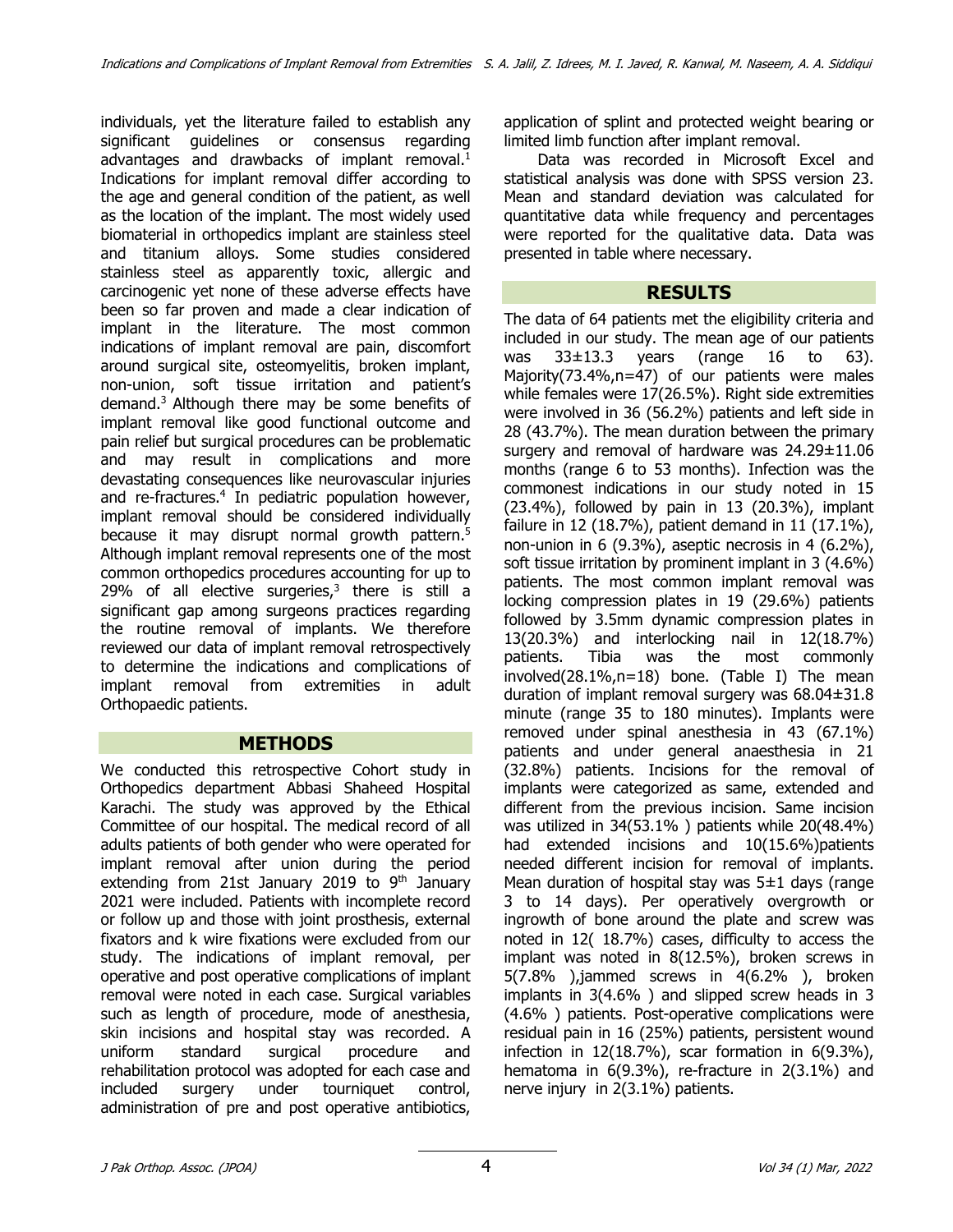| <b>Table I:</b> Implant location in different bones and type of implants removed in our study. |                           |                   |
|------------------------------------------------------------------------------------------------|---------------------------|-------------------|
| <b>Implant Location</b>                                                                        | <b>Number of patients</b> | <b>Percentage</b> |
| Tibia                                                                                          | 18                        | 28.1%             |
| Femur                                                                                          | 16                        | <b>25%</b>        |
| Radius Ulna                                                                                    | 14                        | 21.8%             |
| <b>Humerus</b>                                                                                 | 05                        | 7.8%              |
| Neck of Femur                                                                                  | 04                        | 6.2%              |
| Olecranon                                                                                      | 04                        | 6.2%              |
| Patella                                                                                        | 02                        | 3.1%              |
| <b>Medial Malleolus</b>                                                                        | 01                        | 1.5%              |
| <b>Type of Implants Removed</b>                                                                |                           |                   |
| 3.5mm Dynamic Compression Plates                                                               | 13                        | 20.3%             |
| <b>Interlocking Nails</b>                                                                      | 12                        | 18.7%             |
| <b>Tibia Locking Compression Plates</b>                                                        | 10                        | 15.6%             |
| 4.5 mm Broad Dynamic Compression Plates                                                        | 06                        | 9.3%              |
| Tension band wiring Patella                                                                    | 06                        | 9.3%              |
| Femur Locking Compression Plates                                                               | 05                        | 7.8%              |
| Cannulated screws hip                                                                          | 04                        | 6.2%              |
| Humerus locking compression plates                                                             | 04                        | 6.2%              |
| Dynamic hip screw                                                                              | 02                        | 3.1%              |
| Malleolar screws                                                                               | 01                        | 1.5%              |
| <b>Dynamic Condylar Screw</b>                                                                  | 01                        | 1.5%              |

**Table I:** Implant location in different bones and type of implants removed in our study.

### **DISCUSSION**

Osteosynthetic implants are used for fracture reduction and fixation and they may serve as either weight bearing or weight sharing devices till fracture union restores bones stability permanently. <sup>6</sup> Removal of hardware after fracture union is although a common elective procedure some studies documented it as unnecessary due to high incidence of complications. <sup>4</sup> In our study the mean age of the patients were 33±13.3 years (range 16 to 63 years).In our study the rate of implant removal was more in men than women due to the high frequency of fracture fixation in men. Similarly, Abidi and Umer**<sup>5</sup>** had also reported male predominance in implant removal surgeries. We had documented that tibia followed by femur, radius and ulna were the most commonly involved bones in which implants removal was done. The reason being tibia was the most commonly fractured bone which received treatment in our institution. Similar higher frequency of tibial fractures have been reported by other centers in our country.**<sup>8</sup>**

We removed locking compression plates in 19 (29.6%) patients followed by 3.5mm dynamic compression plates in 13(20.3%) and interlocking nail in 12(18.7%) patients. Haseeb and Butt**<sup>9</sup>** removed distal tibia and ankle plates and screws in 8(14.45%) and femoral IM nails in 9 (13.25%) patients in his series of 83 patients. The average duration of removal surgery in our study was 68.04±31.8 minute (range 35 to 180 minutes) which is different from Shrestha**<sup>3</sup>**(47.3 minutes.) This discrepancy may be due to the intraoperative difficulties we encountered in some of our cases.

We categorized the incisions as the same incision and extended or different from the previous incisions. Extended incisions were used in surgery where implant was difficult to access through same incision whereas different incisions were mostly used in broken implants. Ersen**<sup>10</sup>** was the first to emphasized importance of incision in his study. He utilized same incision in 79 patients of his cases. extended incisions in 17% and different incisions in 4% cases.

In our study the most prevalent indication of implant removal was infection in 15 (23.4%) patients. All of the included patients were treated with specified antibiotics orally or intravenously for extended period but none was effective. Only few of our cases showed severe sign of inflammation with exposed implant and skin necrosis. Therefore removal of implant was the only alternative in such cases. Trampuz and Widmer**<sup>11</sup>** estimated that there was approximately 5% prevalence of infection in all the internal fixators used in Orthopeadics with bacterial biofilms around the hardware acting as a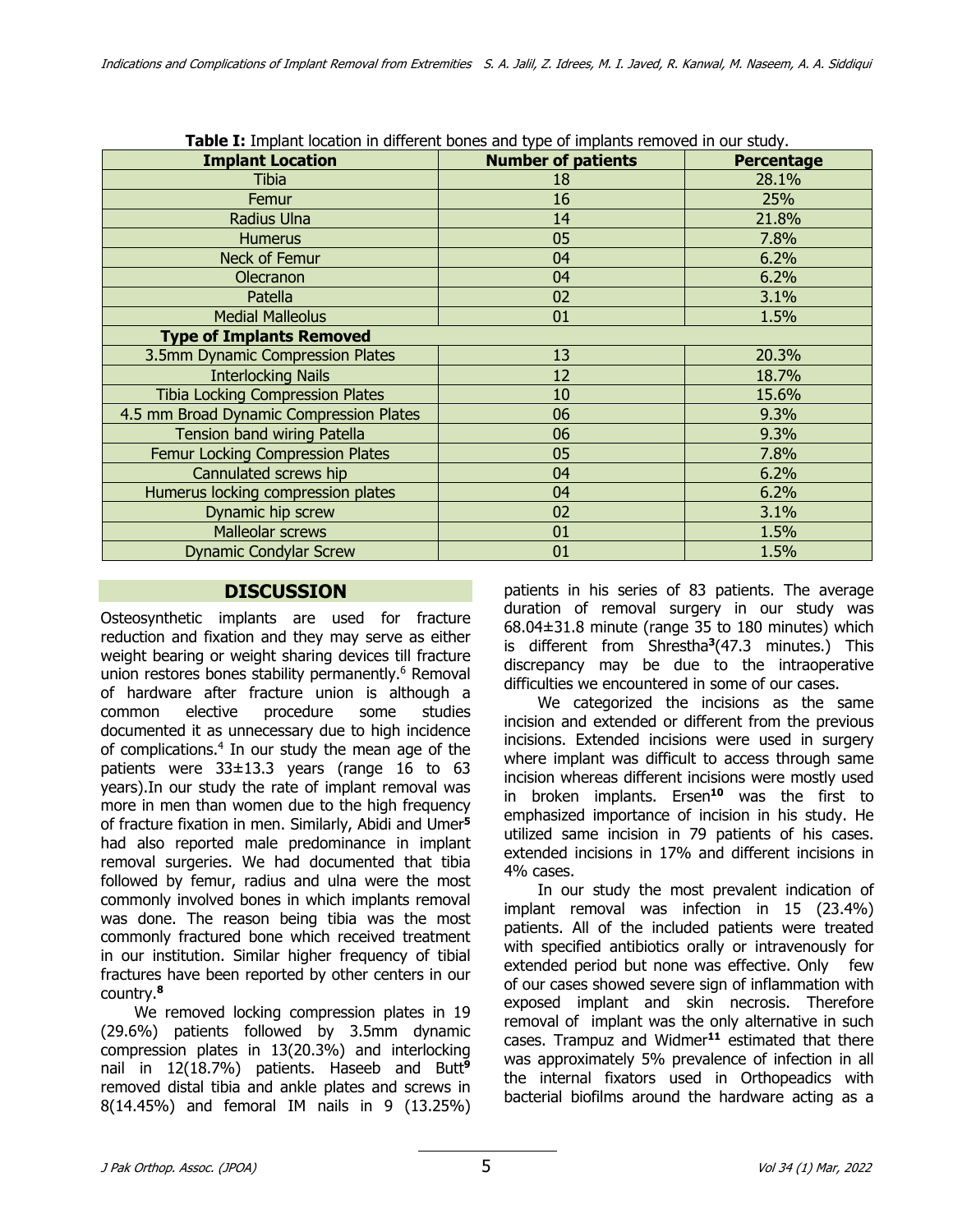prime culprit and decreasing the sensitivity of systemically administered antibiotics. Persistent pain in the region of implanted hardware following fracture fixation was the second common cause of implant removal in our series. Busam**<sup>12</sup>** had demonstrated that leg pain of all the patients was relieved after removal of tibial plate.

Implant failure was the next most common (18.7%,n=12) indication of implant removal in our series. Akhtar and Shami**<sup>13</sup>** were of the opinion that that the most common cause of failure was the bad quality of the implant biomaterial. Besides implant material other possible reasons for implant failure are improper surgical technique, early weight bearing, prolonged healing and patient noncompliance.<sup>14-16</sup> Mue and Yongu **<sup>17</sup>** removed implants in 128 patients. His series revealed infection as an indication for removal in 29(22.6%) patients followed by demand of the patients in 22(17.2%) patients. Mue had concluded that strict implant removal policy must be adopted to avoid post removal morbidity of the patients.

We had noted that post-operative residual pain was present in 16 (25%) patients. Studies have shown that 35% of patients experienced partial pain relief, whereas 20% of the patients reported no pain relief after implant removal.**18-20**

To assess implant removal surgery Riedel and Cronin**<sup>21</sup>** designed a compatibility guide for removal of Orthopaedic implants based upon six companies designing Orthopaedic screws and implants. Cronin and Watkins**<sup>22</sup>** designed compatibility guide for upper limb implant removal based upon eight implant manufactures. Similarly many authors **23-27** have described tips and tricks for removal of difficult or broken implants. We strongly recommend reading these compatibility guides and trips and tricks before implant removal surgery.

Our study had few limitations. Our study was a retrospective single-institute analysis with a small percentage of cases. Further good quality studies with larger sample size are recommended.

# **CONCLUSION**

The most common indication of implant removal was infection in our series. Difficulty to access the implant and screw breakage were the most common per operative complications while pain and persistent local infection were the most common post operative complications. Careful pre operative planning, meticulous surgical technique and availability of compatible instruments for removal of implants are mandatory to accomplish safe removal. Patient must be counselled regarding the peroperative complication or failure to resolve symptoms after removal of the implant. We strongly recommend implementation of a strict criteria for implant removal in every institution.

#### **Conflict of Interest:** None

#### **Grants/Funding:** None

# **REFERENCES**

- 1. Kadir DM, Ibraheem G, Yakub S, Olawepo K, Babalola OM, Ahmed B, et al. Removal of Orthopaedic Hardware: A 5 year Review. Niger J Orthop Traumas. 2013;12(2):113-118.
- 2. Davids JR, Hydorn C, Dillingham C, Hardin JW, Pugh LI. Removal of deep extremity implants in children. J Bone Joint Surg Br. 2010;92(7):1006- 1012.
- 3. Shrestha R, Shrestha D, Dhoju D, Parajuli N, Bhandari B, Kayastha SR. Epidemiological and outcome analysis of orthopedic implants removal in Kathmandu University Hospital. Kathmandu Univ Med J (KUMJ). 2013;11(2):139-143.
- 4. Golbakhsh M, Sadaat M, Noughani F, Mirbolook A, Gholizadeh A, Abedi S. The impact of psychological factors on device removal surgery. Traum Mon. 2016; 21(2):e25871.doi: 10.5812/traumamon.25871.
- 5. Abidi SA, Umer MF, Ashraf SM, Mehdi SH, Ahmed SK, Shaikh IA. Outcome of painful implant removal after fracture union. Pak J Surg. 2012;28:114-117.
- 6. Zimri F, Mateen M. Broken orthopaedic implant: an experience at PIMS. Ann Pak Inst Med Sci. 2009;5(3):136-140.
- 7. Gill UN. Epidemiology of Orthopaedics Fractures in Under-Developed Country Due to Trauma- A Retrospective Study. J Pak Orthop Assoc.. 2016;28(2):64-66.
- 8. Amin MQ, Ahmed A, Imran M, Ahmed N, Javed S, Aziz A. Tibial shaft fractures Epidemiology, A 5-year study in Ghurki Trust Teaching Hospital, Pakistan. Professional Med J 2017;24(1):75-81.
- 9. Haseeb M, Butt MF, Altaf T, Muzaffar K, Gupta A, Jallu A. Indications of implant removal: A study of 83 cases. Int J Health Sci (Qassim). 2017;11(1):1-7.
- 10. Ersen O, Tuzun HY, Ozsezen AM, Bilekli AB, Koca K, Kurklu M. The Procedure with less Interest than it is done in Orthopedic Practice: Implant Removal. Acta Medica Mediterranea. 2019;35(2):825-828.